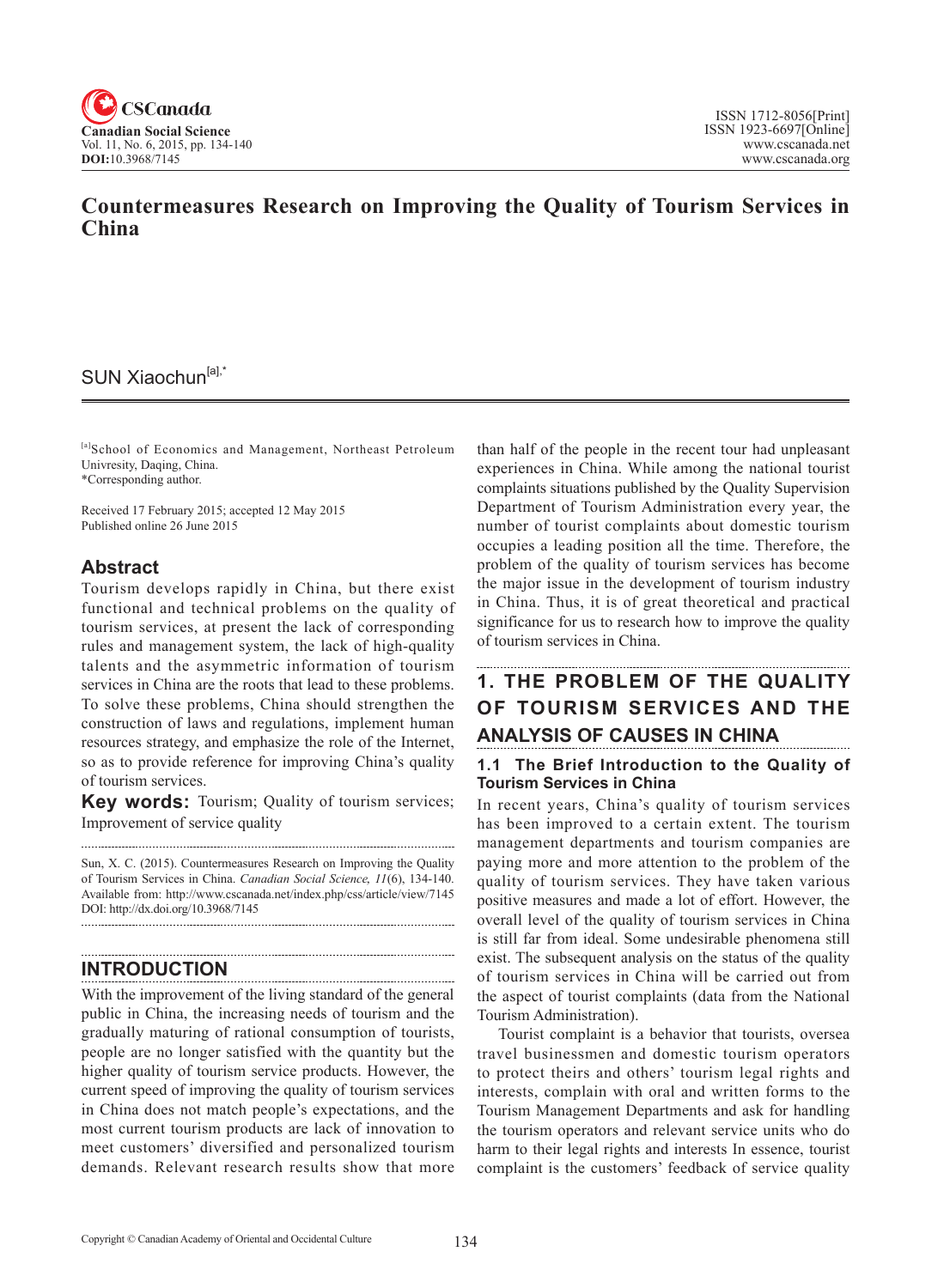implemented by the tourism enterprises and the Tourism Management Departments for protecting their own legal rights and interests, which is an effective way to supervise them. From the view of the relationship between tourist complaint and tourist services, on one hand, the increase of the tourist complaint reflects to a certain extent that there are problems with the quality of tourism services. China National Tourism Administration also uses the number of tourist complaints as an important indicator to measure the quality of tourism services; on the other hand, from another perspective, tourist complaints are beneficial to the improvement of quality of tourism services. Tourist complaints force the tourism enterprises and their administration departments and units to find the existed issues of their services, so they can adopt countermeasures timely, which could reach the purposes of improving the quality of tourism services.

The following table is the general condition of accepting cases, number and rate of case settlement as well as claim amount of complaints about tourism in China:

### **Table 1**

**Overall Situation of the Case Accepted Complaints About Tourism in China, the Number of Cases Settlement, Cases Settlement Rate and the Amount of Claims**

| Year | Cases<br>accepted | <b>Number</b><br>of cases<br>settlement | Case<br>settlement<br>rate $(\% )$ | <b>Amount of</b><br>claims<br>$(10,000 \text{ yuan})$ |
|------|-------------------|-----------------------------------------|------------------------------------|-------------------------------------------------------|
| 2005 | 7,022             | 6,786                                   | 96.64                              | 618.4                                                 |
| 2006 | 10,465            | 9,498                                   | 90.76                              | 732.6                                                 |
| 2007 | 9,971             | 9,566                                   | 95.94                              | 873.7                                                 |
| 2008 | 8,086             | 7,887                                   | 97.76                              | 697.6                                                 |
| 2009 | 7,583             | 7,457                                   | 98.34                              | 693.3                                                 |
| 2010 | 8,768             | 8,571                                   | 97.76                              | 1081.9                                                |
| 2011 | 10,003            | 9,798                                   | 97.95                              | 1274.3                                                |
| 2012 | 10,513            | 10,322                                  | 98.18                              | 1743.5                                                |
| 2013 | 9,924             | 8,234                                   | 82.97                              | 1637.8                                                |

From the above data we can see that there are some problems existing in China's tourism services, and the quality of services needs to be improved.

### **1.2 Problems of the Quality of Tourism Services in China**

Although Chinese tourism starts relatively late, its pace of development is amazing. While the tourism has been developing at a high speed, we should also soberly realize that the overall level of the quality of tourism service in China is still not as ideal as expected even though the relevant departments of the authorities and the overall level of the quality of tourism services have taken various active measures and made a lot of efforts in recent years.

### **1.2.1 The Functional Quality Is Unstable**

The functional quality refers to the quality of service outcomes, whichares the visible part of the service. Because at present many tourism enterprises lack effective cohesion mechanisms in various subsystems of service quality system, they cannot provide tourists with highquality tourism products. Especially in boom seasons of tourism when the increasing passenger volume increases the difficulty of cohesion among the various subsystems, it is mainly reflected on the bad vertical convergence within the tourism enterprises as well as enterprises' often caring for this and losing that. For example, some scenic spots lay their emphasis on immediate interests when they have adequate tourists, ignore environmental sanitary quality and public order, and provide services arbitrarily; the transverse joining the tourism enterprises is poor. For example, the ticket reservation system of each hotel and transport sector is defective, sometimes it is often wrong, and ultimately it leads to the residence of tourists, and causes dissatisfaction of tourists (Zhang & Xu, 2012).

### **1.2.2 Poor Technical Quality**

The technical quality refers to the quality in the service process, which is the appreciable part of the service. At present, all the tourism subjects don't pay enough attention to the technical quality and the service lacks reliability. The embodiment is as follows:

### **1.2.2.1 The Service of Employed People in Tourism Is Lack of Standardization**

The quality of tour service people is the key factor influencing the quality of tourism services. At present, there are some nonstandard phenomena in employed people in tourism, such as different versions of introduction for the tour explanations; in the aspect of travel schedules, they "actively" recommend optional tours, change travel schedules arbitrarily, as well as increase and decrease visit on scenic spots; besides, they get tips and benefits under a disguise in various ways. Such unregulated actions have seriously affected tourists' assessments of quality of tourism services. At the same time, the management of quality of tourism services in travel agency becomes formalistic. Usually, at the end of journey, tourists in the travel team will receive a feedback form of quality of tourism services from tour guide, and have to fill it in personally. For fear of hurting guides' feelings and as a result of "explication" or "implication" from tour guides, some tourists fill in the information feedback form with so-called "good service" unwillingly.

## **1.2.2.2 Information Asymmetry of Tourism Market**

Tourism enterprises process and assembly various service elements with their own understanding of tourists' demands, i.e. considering tourist area as nodes and traffic routes as clues to design, connect or portfolio tourists' specific trends and associated services, forming tourism products. Usually, such tourism products are sold to tourists in the form of package price or half package price. But tourism enterprises often promote and sell tourism products they designed by tempting customers, propagating falsely and identifying their products falsely and using fake management licenses and other means out of considerations about self-interests and industry competitions. Then accordingly they provide the information that benefits themselves provide tourists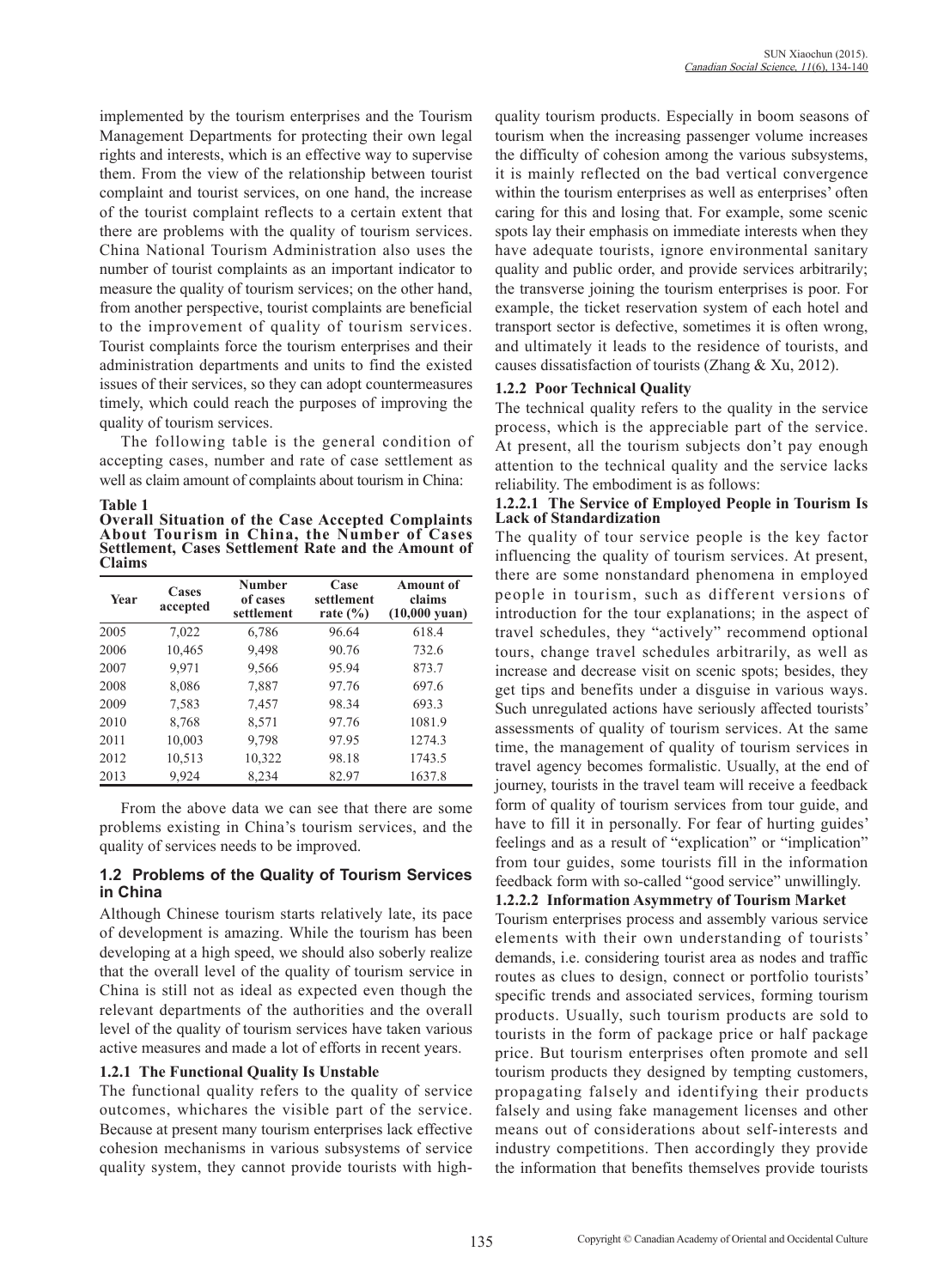by taking advantages of information, which produces asymmetry information. For instance, travel agencies will indicate the aircraft model without its departure time on their advertisements. Generally speaking, ticket price for a flight with an unfavorable departure time will be low, and it will be lower if the plane is chartered by a travel agency. In order to cut expenses, travel agencies usually arrange night flights. Therefore, tourists will be exhausted during the following day and become less exciting for the tour, which ultimately has a negative impact on the quality of tourists' tour activities.

### **1.3 Reason Analysis on the Quality of Tourism Services in China**

### **1.3.1 Reasons for Functional Quality Instability**

At present China hasn't set up a special institution to coordinate the service quality information among the tourism enterprises, making all Industry fail to catch up with the latest trend of the service system. Secondly, the tourism legal system is unsound in China. Although the Tourism Law has been enforced, it still has certain difficulty in guaranteeing the realization of quality of tourism services by means of law. Some travel companies make use of the current lacking of tourism laws and regulations in China, constantly playing the "edge ball" and even take advantage of the loopholes in the law directly to make profits, which will undoubtedly cause travelers' dissatisfaction; grumbles, complaints and even lawsuits will follow.

Moreover, tourism service does not match market demand. Currently, the majority of tourism enterprises in China, especially travel agencies, are considerably lack of brand awareness, quality awareness and innovation consciousness. Regarding price wars as a main way of market competition in daily operations, "Zero Fare Tour" and "egative Fare Tour"can be frequently found in the three major tourism markets. Moreover, during early decision-making process when tourism enterprises face tourists, tourism enterprises often neglect tourists' special needs and their own unique functions and ignore the service characteristics of their products. Therefore, the tourism enterprises cannot identify the special needs of market segments correctly, resulting in the failure that their commitments to quality service do not reflect the needs of tourists (Kuang, 2013).

### **1.3.2 The Reasons for Poor Technical Quality 1.3.2.1 Chinese Tourism Enterprises Are Lack of High-Quality Talents**

The whole staff's cultural quality in Chinese tourism industry is relatively low. It also has an impact on the aspects such as psychological quality, professional moral quality, acceptance capability and flexibility. Therefore, personnel are lacking psychological quality as well as hardships bearing spirit and the firm will of dedicating to the tourism industry; with low professional moral quality, they cannot deal with the contradiction between personal benefits and public interests correctly; the phenomena of working carelessly, having weak sense of social responsibility and bad attitudes and so on are everywhere to be found. These phenomena severely influence the image of Chinese tourism industry and hamper its further development. Currently, many tourism enterprises lack of planning by the talented person recruitment and using, displaying as enterprises often adopt the method of lacking and employing, which is difficult to guarantee the quality of employees. After employees were hired, the management team doesn't attach importance to training and selection. It can be imaged how difficult it is to offer standardized service by staff lacking necessary skill training, not to mention individualized services.

Furthermore, tourism services personnel's salary is unreasonable. Frontline employees (such as tour guide, waiters, etc.) are difficult to provide high quality services for customers under circumstances of their own value can't be recognized and reasonable revenue cannot be guaranteed. For the sake of livelihood, many tour guides try every means to earn "kickback", and kickback with various items have become the main source of tour guides' income. To a large extent, this salary system based on the majority of kickback causes the "interest" conflicts between tour guides and tourists, which degrade the tourism quality of the tourists (Zhang, 2012).

### **1.3.2.2 The Channel of Information Between Tour Enterprises and Tourists Is Deficient**

In terms of service quality in Chinese tourism system, the information Tourism Management Departments by providing tourists or tourism enterprises are seriously insufficient or invalid, and, tourists are obviously at an inferior position. Mainly as follows: non-interactive information, the main interaction is the manager of tourists, which are one-way communication. Tourists are just passive recipients of the information; the content of information is single, most of which is fixed information. There is a lack of real-time information or information that can satisfy the user's special needs; there is also an absence of crosswise communication, rendering the working procedure complex and inefficient. Not enough attention is paid to the after-sales information from tourists, which lead to an unreasonable and delayed response to the feedback information, thus the emergent measures are not guaranteed (Feng, 2012).

In terms of the service quality in Chinese tourism system, the information Tourism Management Departments by provide tourists or tourism enterprises is seriously insufficient or invalid, and tourists are obviously at a inferior position. Mainly as follows: non-interactive information, the main interaction is the manager to tourists, which is one-way communication. Tourists are just passive recipients of the information; the content of information is single, most of which is fixed information. There is a lack of real-time information or information that can satisfy the user's special needs; there is also an absence of crosswise communication, rendering the working procedure complex and inefficient. Not enough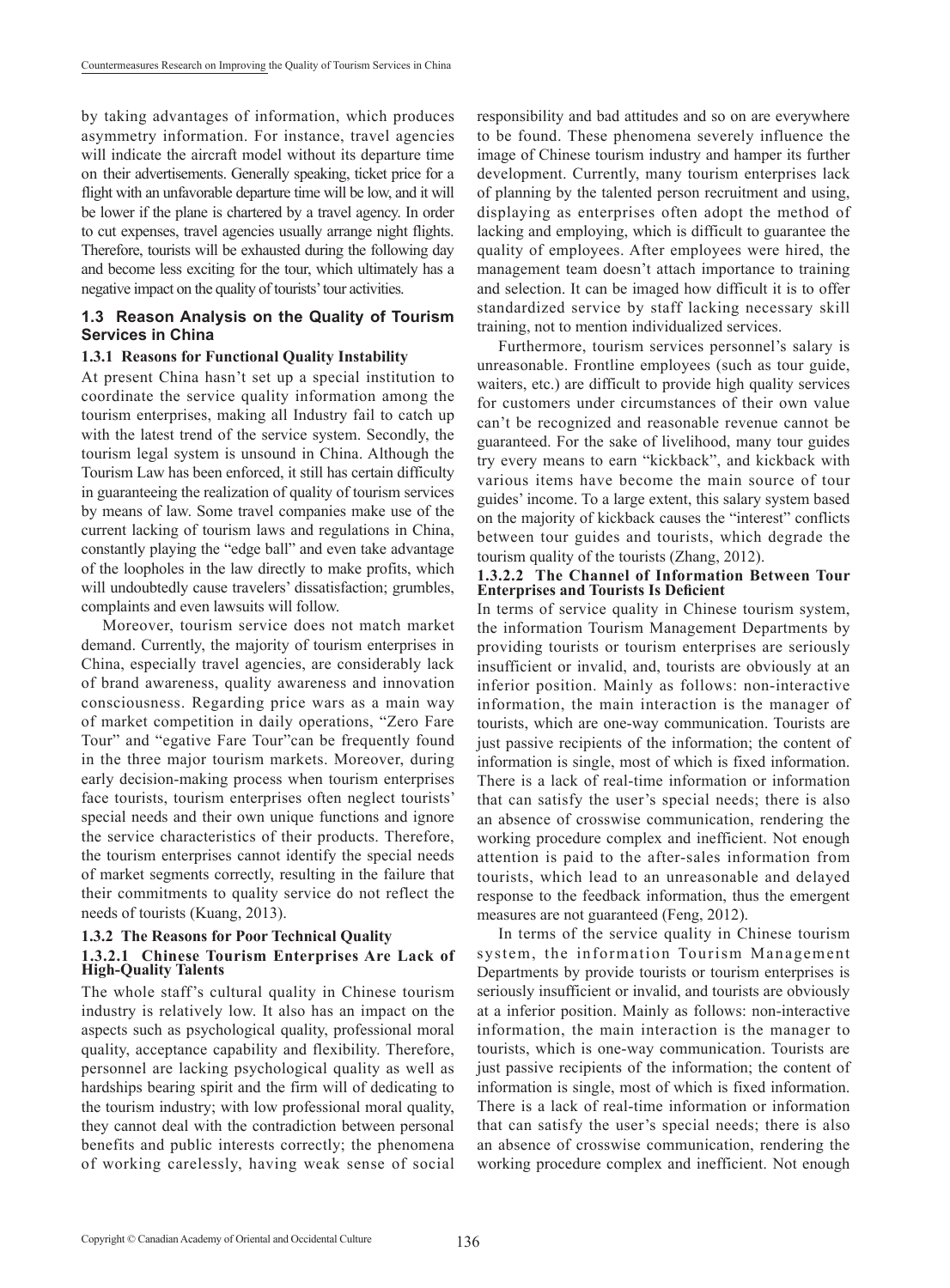attention is paid to the after-sales information from tourists, which leads to an unreasonable and delayed response to the feedback information, thus the emergent measures are not guaranteed (Feng, 2012).

# **2. COUNTERMEASURE TOWARDS IMPROVING THE QUALITY OF TOURISM SERVICES IN CHINA**

### **2.1 Strengthen the Construction of Laws and Regulations and Improve Functional Quality of Tourism Services**

We must positively strengthen the construction of laws and regulations, making the tourism industry of China get out of current dilemma. Our Tourism Management Departments, Tourism Industry Association and relevant tourism enterprises need clear and definite the respective social responsibility and social mission in the future.

### **2.1.1 The Tourism Management Departments Need Actively to Precede Constitution Administrative Innovation**

To improve the overall level of quality of tourism services, the tourism management departments should carry out relevant management innovation, practically normalize the quality of tourism services. We should enhance the tourism system construction and combine with the new requirements and situation of the development of tourism industry in China to improve the tourism laws and regulations system in China continuously. Tourism is an industry with continuous development and change. The way and the content of tourism are changing with the development of times. Many fields, which were not involved before, would possibly become attractive objects of tourism. So the construction of tourist law and regulation has to combine with the feature of times and meet the need of the development of tourism industry in China. In addition, in the process of China's tourism system construction, only when the effective implementation of tourism laws is guaranteed can be the ovement and perfection of the tourism system construction realized. Therefore, the law enforcement procedures must be perfected and the basis of the law enforcement must be established so as to put an end to such phenomena as aimless law enforcement and violation of the law with full knowledge of it. What still to be done is to strengthen the construction of the administrative law enforcement forces of tourism, and departments with law enforcement functions in all levels of administrative services divisions in tourism should give great play of their law enforcement capabilities of tourism supervision and discipline inspection departments to make the law enforcement work of tourism to be carried out fully (Chen, 2011).

(a) The credit rating approaches of travel agencies should be issued as soon as possible and quality information bulletin of travel agencies should be published regularly, so as to provide tourists with a valuable reference when they select travel agencies, thus guiding the travel agencies to improve their service quality by the tourist flows.

(b) Inspection and supervision should be conducted on the information authenticity of tourism enterprises operating behavior, especially on the price, touring routes and other package tourism products, which should be given sampling inspection to ensure its authenticity and effectiveness of propaganda and punish the behaviors of illegally misleading promotion and cheating tourists.

(c) Building government-oriented public credit registries, collecting and integrating all useful information which scatters in eating, living, walking, travelling, shopping and entertaining etc. and forming accurate and integrating tourism enterprise's credit information data.

## **2.1.2 Tourism Industry Association Should Play an Active Role in Co-Operation**

The improvement of the overall level of tourism service quality, is not simply about depending on the strengths of the functional government departments, and the trade association can always play a positive role in standardizing operational actions, maintaining the industrial orders and guaranteeing the just and legal rights and interests for enterprises and consumers by its own means of "industrial regulations and rules" when it is out of the touch area of the government's "visible hand". The government should fully exert the functions of industry associations, exert the self-management of industry associations, and formulate the "industrial regulations and rules" of the industry, to reach the standard of improving the quality of tourism services.

(a) All provinces and regions have founded their Tourism Industry Association in the whole country. In general, the activities held by the regional associations are still confined to the remedy for the defects of the competent department in the industry, the independent job objective of their own is unclear, and the corresponding functions are unfulfilled. In order to make the industry maintain rapid and sound development, it needs to give full play to the role of Tourism Industry Association and accelerate to establish and perfect the industrial selfdiscipline management mechanism in future. Every tourism association should play a good role of bridge and link of communication and coordination between the government and the enterprises as well as among the enterprises.

(b) The Association shall also assist relevant government department in improving and rectifying the tourism market. As for the irregularities by some membership units, relevant "sanctions" should be given according to the industry's self-disciplinary convention, thus to purify the tourism market. Give full play to the functions and features of each professional branch organizations of Tourism industry association, make and improve industrial self-regulation convention according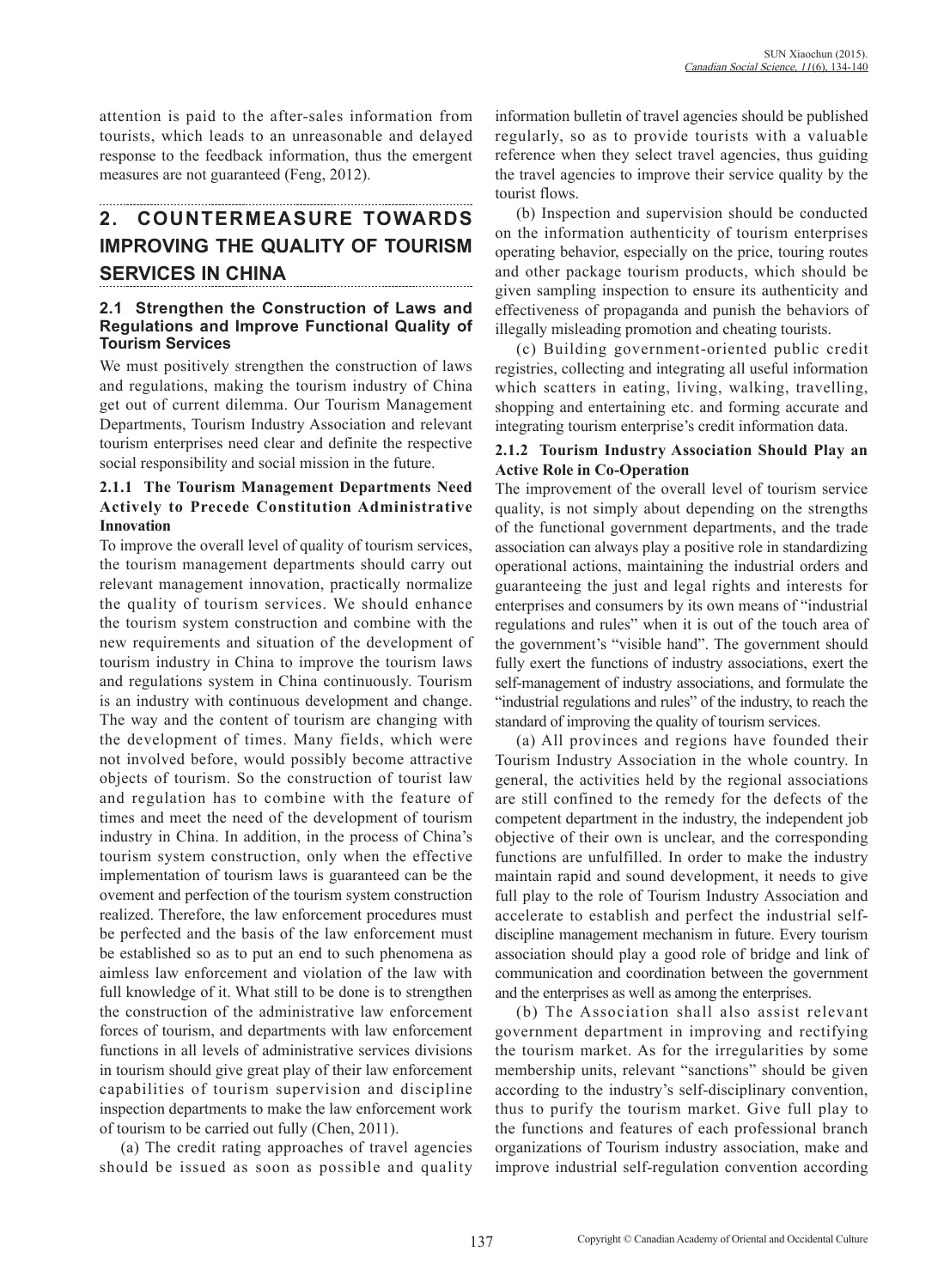to national laws and regulations, correct behavioral norms of travel agencies, star grade hotels, tourist attractions, tourism shopping places, tourism transportation companies and so on, and supervise and urge the overall level of tourism service quality to serve tourism customers with good working ethics. At this stage, tourist associations from place to place should take the sincerity construction of tourist industry as the mainline, and try their best to build the public and industry atmosphere of "proud of keeping faith, shame of breaking faith" to maintain order of tourist market, and protect faithful enterprises and employees and tourists' legal rights and interests.

### **2.1.3 Tourism Enterprises Should Actively Strengthen Self-Construction**

(a) Each tourism enterprise should establish the right concept of complaints. Tourist complaints mean that tourists' trust and expectations of tourism enterprises and mark that the tourism service still needs improvement. Tourism enterprises should show their responsibilities for tourist complaints, actively guide tourists to make complaints and find out what the enterprises need to improve. In addition, tourism enterprises should reinforce the supervision and management of tourism quality and perfect the complaint channels; furthermore they should also establish an effective mechanism of tourist complaint handling. Effectively and properly handling complaints can not only improve customers' satisfaction and loyalty to tourism enterprises, it's also an effective way for tourism enterprises to find their own problems and then correct the problems in time to improve service quality.

(b) Due to lacking of management experience, most Chinese tourism enterprises follow the management institute of foreign enterprises, which has its advantage to remedy the lack of experiences for Chinese enterprises but there also disadvantage exists that it does not suitable for Chinese conditions, it can't completely apply to Chinese enterprises. Secondly, turn consciousness into actions and establish management mechanisms that apply to Chinese tourism enterprises: firstly, establish the operating and managing system directed by the general manager and manage the enterprises according to the laws of the country and the regulations of the enterprises; secondly, establish the system of democratic management by employees, set up staff representative conference in order to debrief and deliberate the work statement, development planning of the enterprise, the application of funds and staffing situations in the enterprise given by the General Manager; thirdly, implement economic responsibility system within the company, enhance the work responsibility of the workers, and allow them to fully develop their initiative, enthusiasm and creativity; the fourth is to implement system of post responsibility and specifying employees' duty scope, operational requirement and the responsibilities that they should undertake, etc. (Yang, 2013).

(c) Timely trace if tourists are satisfied with the treatment of complaints afterwards, and summarize, clear up and analyze tourist complaints to make them the first-hand customer complaint information of tourism enterprises' operational management to keep improving and promoting the service quality of tourism enterprises.

### **2.2 Implement Human Resources Strategy, Improve the Quality of Tourism Services**

To develop the tourism industry, the service quality is the key and the talents are the guarantee. Therefore, every tourism enterprise must face the reality, and from now on, strengthens human resources development and management work. The enterprise, according to the practice of it, gradually create a set of unique and effective management methods and system of human capital, and through the salary distribution system, the competition mechanism of employment and establishing and perfecting of various kinds of effective incentive mechanism. Create the right enterprise environment for talent introducing, retaining and utilizing constantly, and fully mobilize and tap the staff's potentials and enthusiasm, thus reversing such the unfavorable situations as the low human resource management level of Chinese tourism enterprises, the shortage of human resources development, the lack of management professionals, and the turnover of outstanding employees, so as to lay a solid foundation for the rapid development of our tourism, the improvement of service quality of enterprises, the constant enlargement and stabilization of the tourist source market, as well as the growing economic benefits. It is manifested in the following aspects:

### **2.2.1 Preferentially Hiring Talented People for Transporting Fresh "Blood" to the Enterprise**

Staff is the life and wealth of an enterprise, and is the key for enterprises to the high quality service. An enterprise with a well-trained excellent staff team will have strong competitiveness, and foothold and development foundation. Therefore, the work of attracting and recruiting outstanding staff is the most important task for human resources development of an enterprise. Tourism enterprises' recruiting employees must adhere to the open, fair, justice and high standards, do not depend on human relationship, put an end to all the unhealthy tendencies, and strictly implement recruitment program; to actively widen the channel of the talent introduction at the same time, which can recruit and accept fresh graduates by adopting public recruitment oriented society, and transfer the technical backbones of the same industry and so on, gathering excellent talents for the enterprises. In addition to mandatory quota that are usually stressed such as the professional proficiency in technology, business's skilled degree, foreign language level, actual work experience, and outside appearance conditions, the assessment of soft conditions also should be specially focused on such as ideological quality and moral cultivation, especially the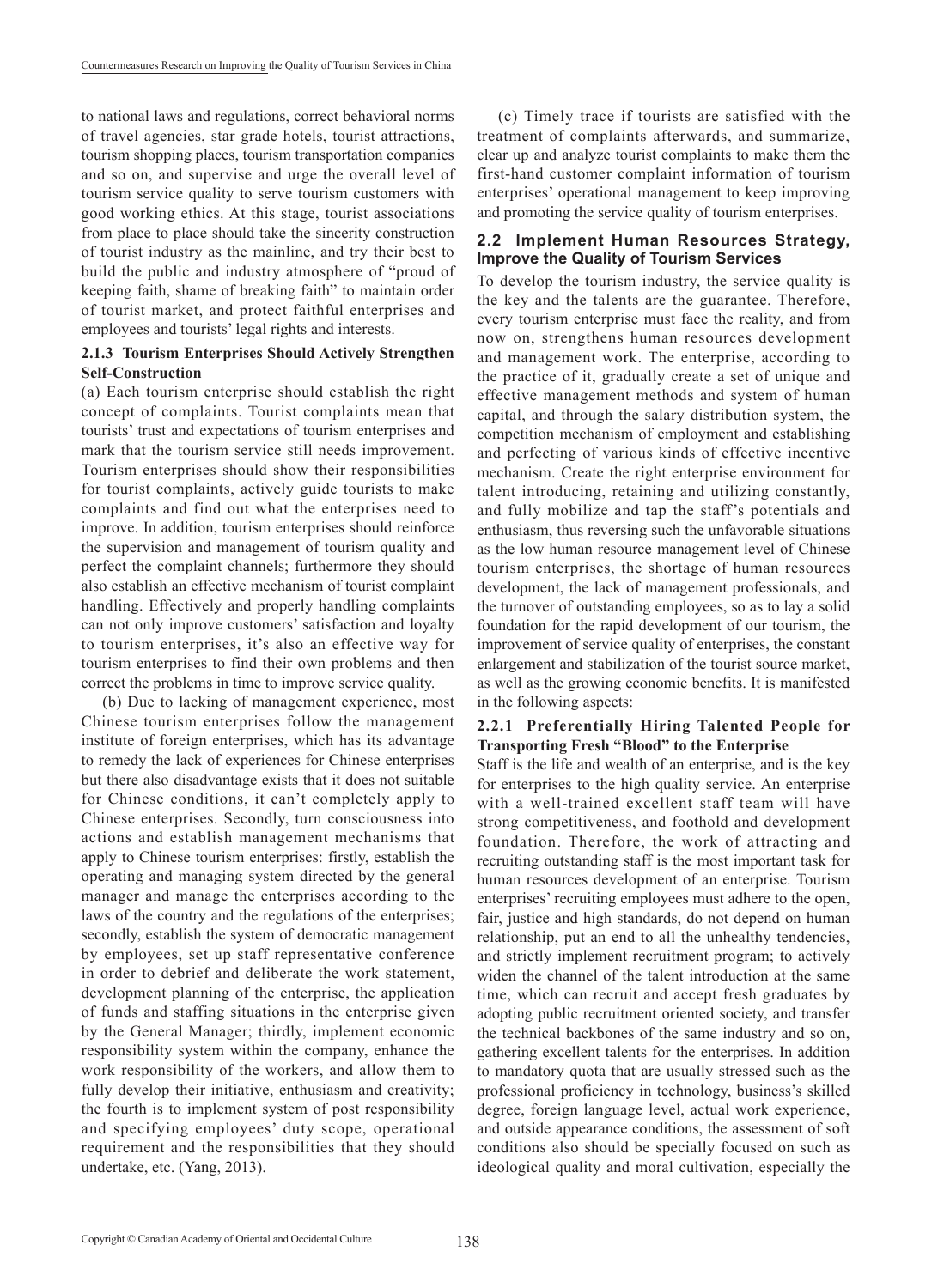employees with servicing spirits such as being devoted to career, cooperative, competitive and innovative (Wang & Ma, 2007).

## **2.2.2 Make Use of Talents Properly, Strengthen Trainings for Employees**

After recruiting the talents by enterprises, we should make use of the talents properly. Hence, we need to examine the talents and requirements of every employee deeply and carefully, arouse the enthusiasm, initiative and creativity of employees fully. We should select the right employee according to one's interest, allow the employees to take charge of the businesses suitable to them and be aware of the characteristics and talents of a particular employee so as to use him or her properly. Allocate the employees who are morally good and talented reasonably and adhere to the five strategies of using talents, which are: only using those who are morally high and talented; caring for, not indulging the employees; trusting the employees you use; allowing employees to compete for a post and offering chances for mutual choice, thus tapping the potential of every employee to the greatest extent.

Modern tourism requires the service planners who possess not only historic and geographic knowledge, but also the knowledge of foreign languages, psychology and sociology etc., and thus the employee training appears to be more important. Especially for the front-line staffs, as to the front-line staffs are the medium between clients and tourism enterprises, and they also represent the tourism companies' image. As an interpreter, the on-site tour guide must be clear about knowledge value and knowledge relating to ethnology and folklore of the scenery. No only tour guide's commentaries should be fascinating, but also should be capable to respond tourists all subject knowledge questions, even also need to advocate local tour sources, local customs up to Party's policies, therefore to provide front-line staff training and further education have more significant meanings .

**2.2.3 Reward the Staff Fairly, Keep the Excellent Talents** In tourism enterprises, unfair phenomena often exist in the staff management process, such as, the totally same basic salaries and attending team subsidies without distinguishing the team guide capabilities and experience levels, or relying on relationship to arrange tour members into travel agency, etc., which usually cause tour staff to alter their input or output, degrade the level of work efforts, be negative or rejective to carry out corporation management decisions, and then they all affect quality of tourism services, and accordingly, tour corporations must lay emphasis on advocating the equity in the management and incentives of service staff, establish reasonable salary system, for example, to implement salary format linked with performances: rising up the basic salaries, giving out bonus and staff holding share program etc., to create with all efforts the satisfaction and loyalty to corporation service among staff.

Tourism enterprises should actively pay attention to the demands of the employees, and strive for solving various problems for them. They also should let the employees feel the care and trust from the enterprises all the time materially and spiritually so as to strengthen their working confidence. Meanwhile, the enterprises should also actively improve the conditions of facilities and equipment in the working places, to create a comfortable and harmony working atmosphere for their staff and let them undertake proper workload and work more hard for enterprises (Liu & Wang, 2012).

## **2.3 Reasonable Use of the Internet, Timely Communication of Tourism Information**

Due to the specificity of tourism product, tourists have strong dependence on the tourism information. Before they go out to travel, tourists will search for related tourism information through various channels to get ready for the travel. In addition to that, tourists' demand for information still exists in tourism processes. In the past, the channels of getting relative information of tourism for tourists are mainly automobile clubs, small promotion pamphlets from scenic spots and hotels, travel guidance, relatives and friends, travel agencies, local Tourist Administration, magazines, newspaper, television, broadcast and so on. However, with the wide application of information technology, tourists have diversified access to information related to tourism. Researches indicate that online tourism information has become an important information source for tourists to make the traveling decision, which ranks as the top three information sources along with communications among friends and relatives and television media. Internet has become one of the effective ways for tourists to search for information and purchase travel-related products. In China, the number of people making travel reservation in 2012 accounted for 8.2% of the total number of netizens, which was 16.5% higher than that of 2010. According to general experience, online booking is the action of some tourists after information search. In fact, the number of people who conduct tourism information search is far more than the number of reservations. More and more tourists check relevant information through the Internet, use Internet for online communicating, travel reservation or make use of Internet information to formulate travelling plans. There are some tourists who publish travelling photos and videos, compose travelling strategies (like travel experiences and gains, as well evaluating tourism services) and etc. via the Internet backing from the trip. The internet has played a very important role in the life of tourists. It shows that the internet has become one of the important channels of obtaining and releasing information for tourists with its advantages such as convenience, instantaneity, and richness and so on. In the Internet age, the demand and behavior of tourists will present new characteristics.